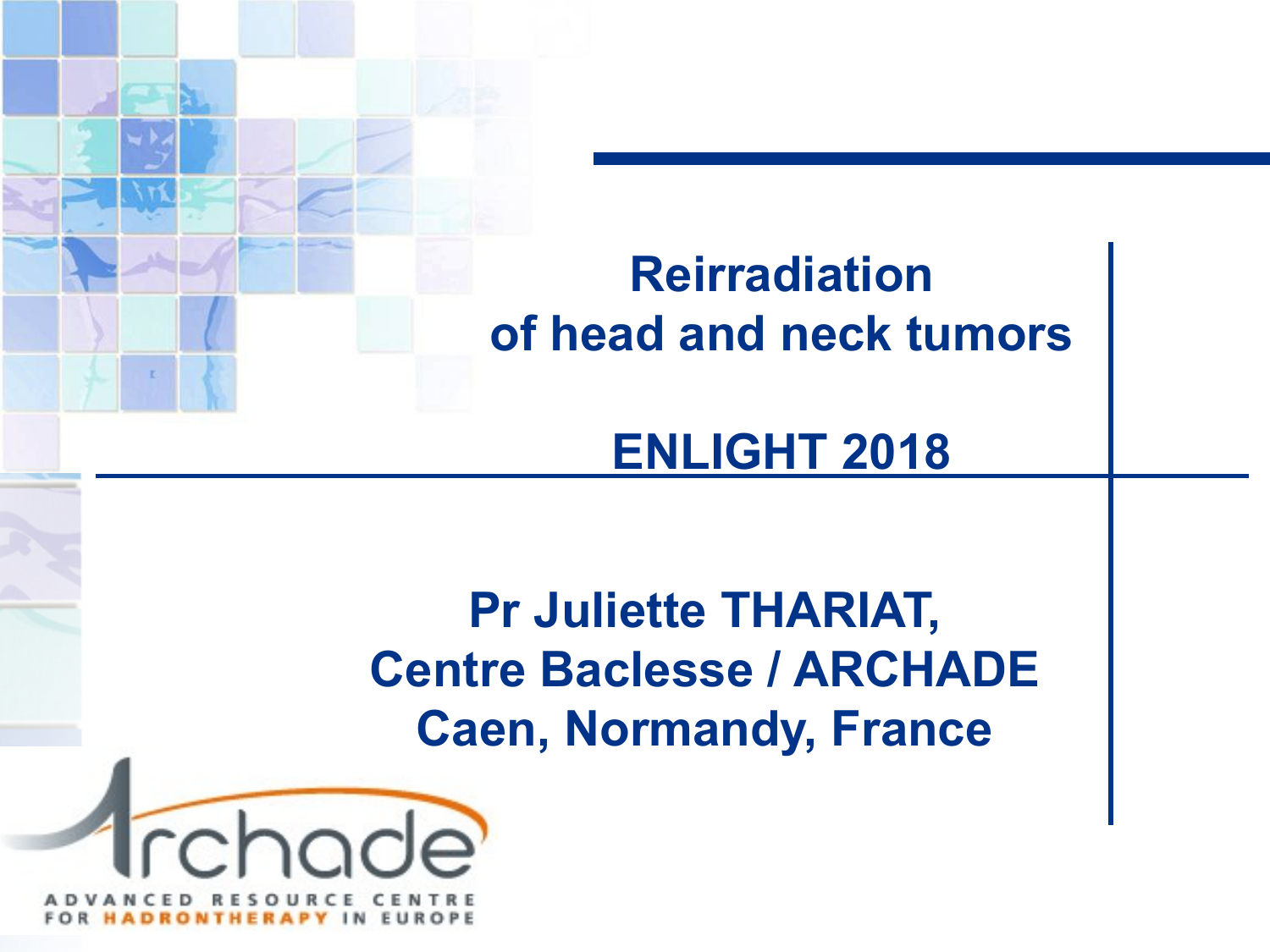**Tumors with acquired radioresistance / hypoxia** 

**Patients die of locoregional progression rather** than metastases (2year incidence of progression or death 60%)

**Tumor dose > 60 Gy in previously irradiated** tissues (usually received 50-70 Gy; organ dose constraints already reached)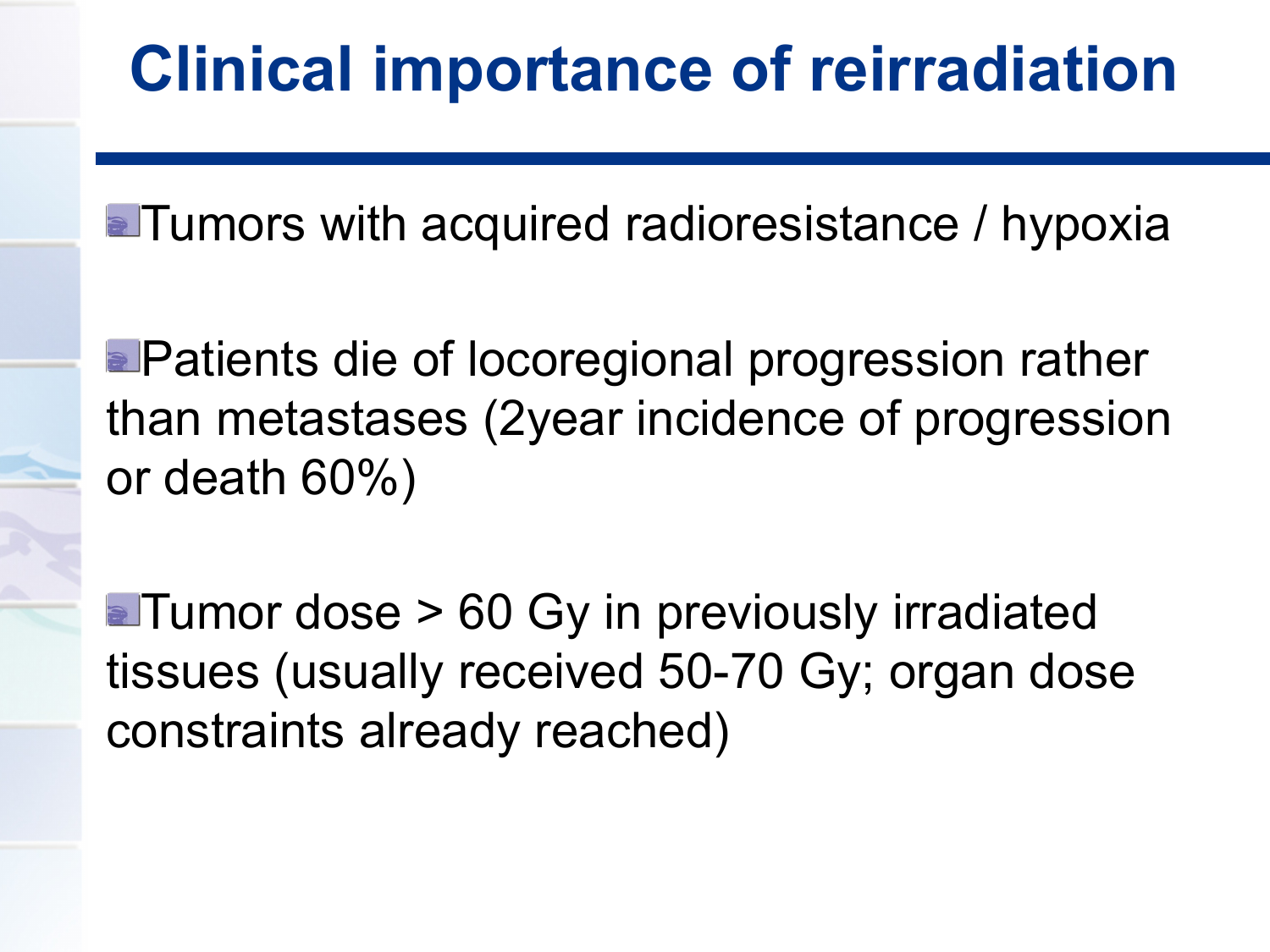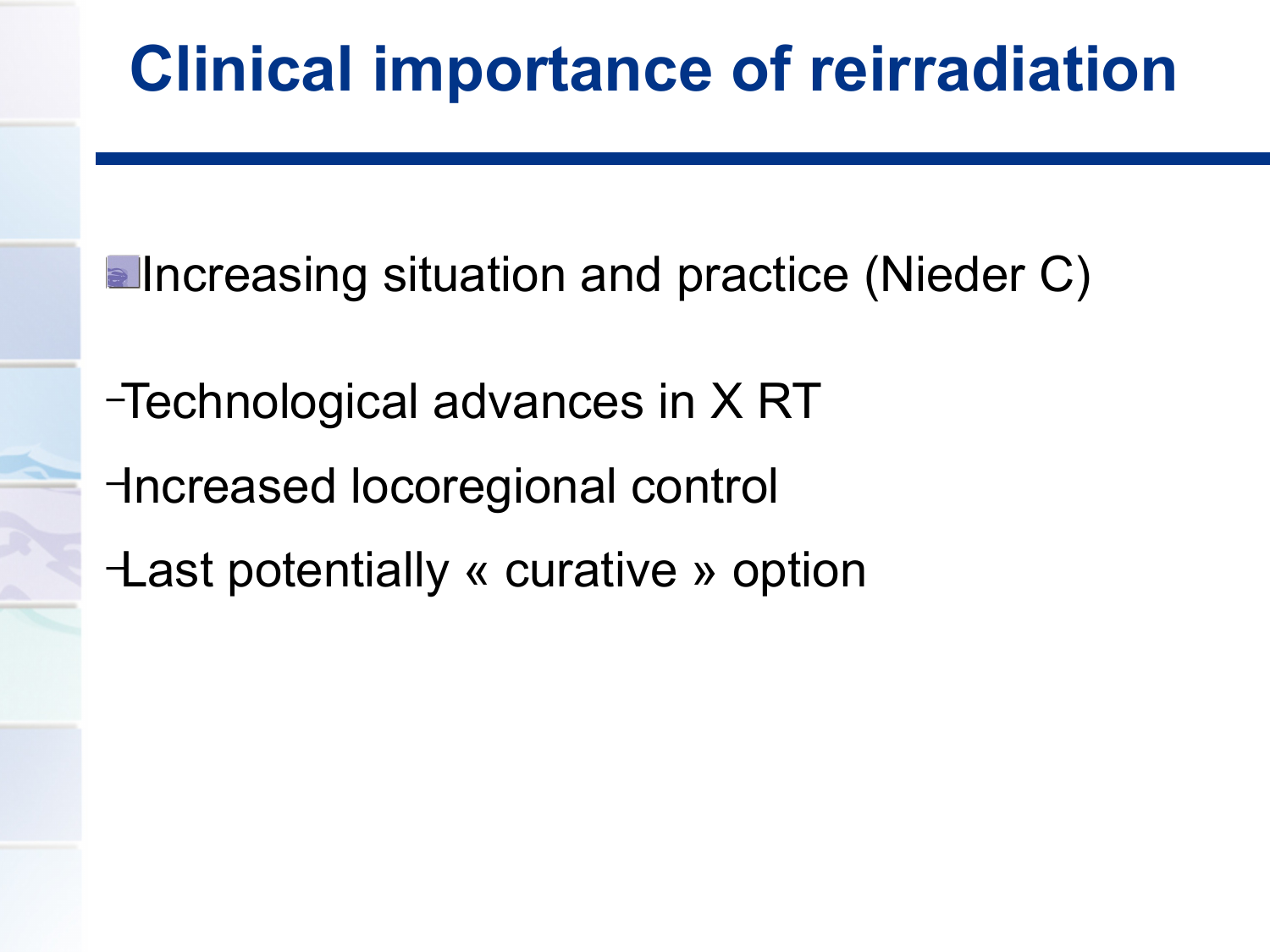**Elmproved X techniques** 

**alnot favoring IMRT over hypofractionated** stereotactic RT (SBRT) or vice versa (Tao GORTEC 2018 (French Head and neck clinical research group) in head and neck cancers

–although study with limits

–In terms of locoregional control and toxicities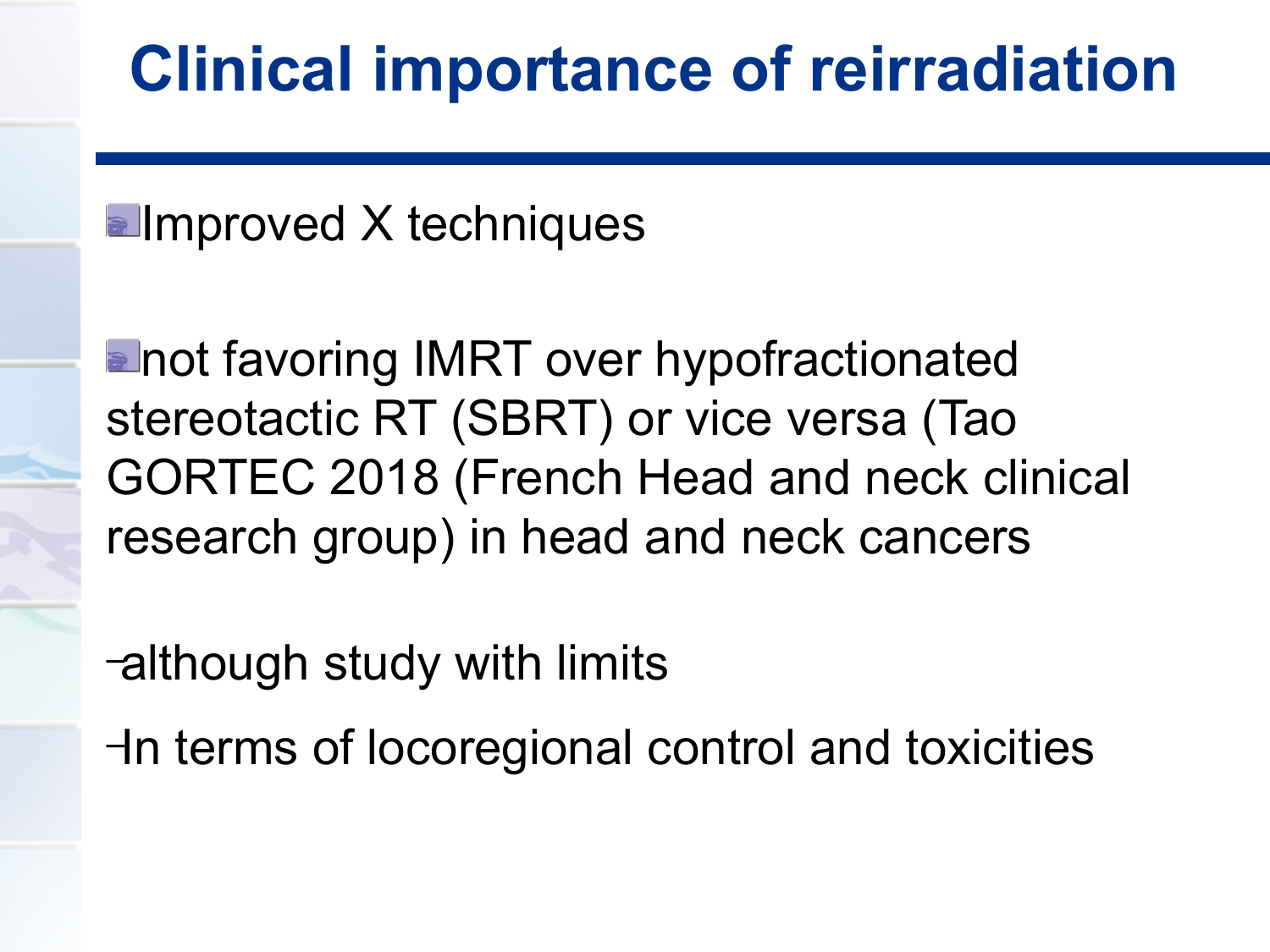**ELow quality data:** 

–Retrospective studies (missing clinical and DICOM RT data, unstandardized reporting)

–Small non comparative prospective studies

–Competitive risks (locoregional progression and death)

–Limited follow up

–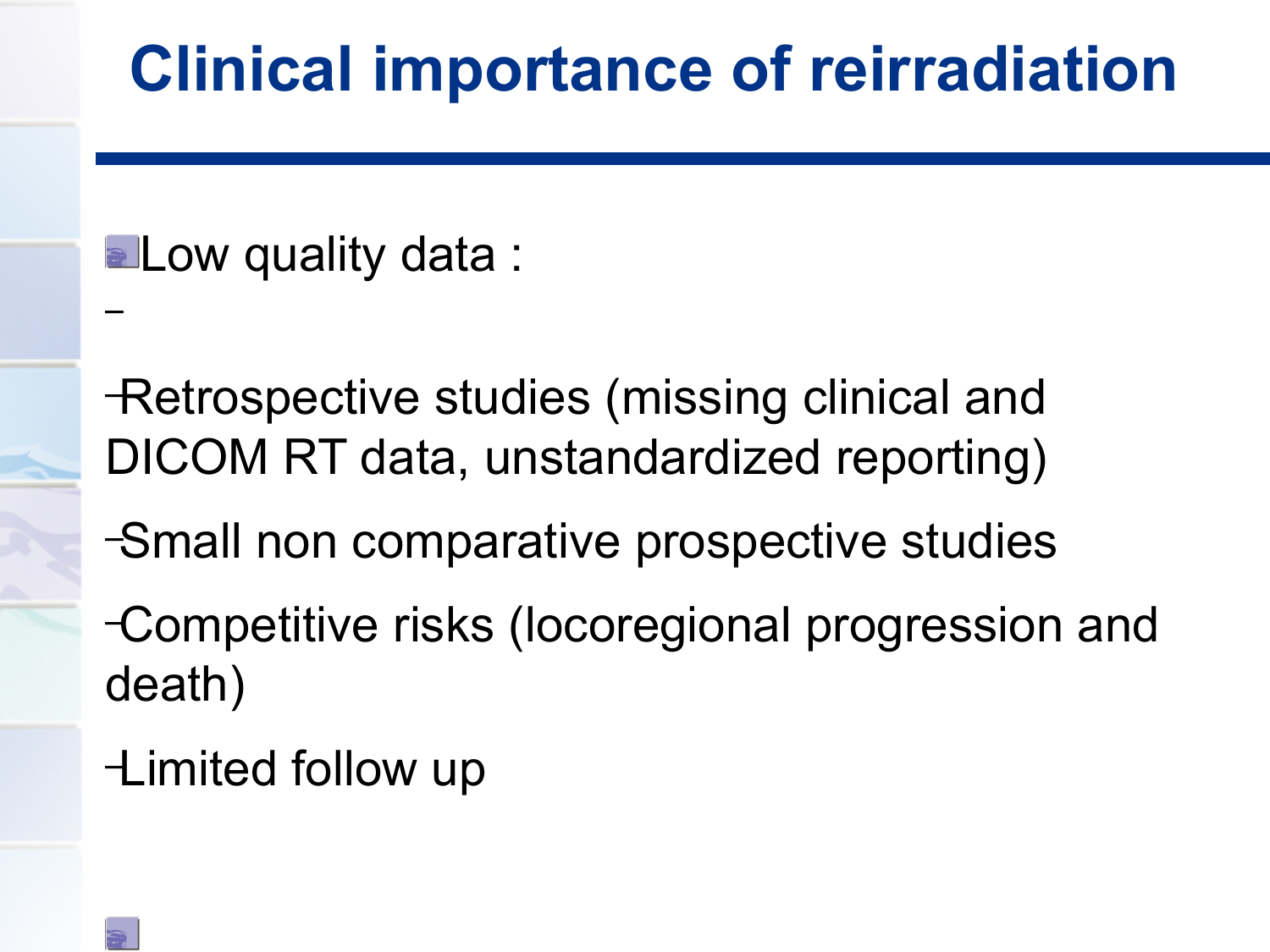#### **Risk for late toxicities**

(carotid blowout, osteoradionecrosis, esophageal stricture / feeding tube, fistula, aspiration...) : 20- 40%, median 9 months

**• Spinal cord recovery increasing with time lapse** between 2 RT courses;  $BED_{Gv2}$  135 Gy, <98 Gy at each course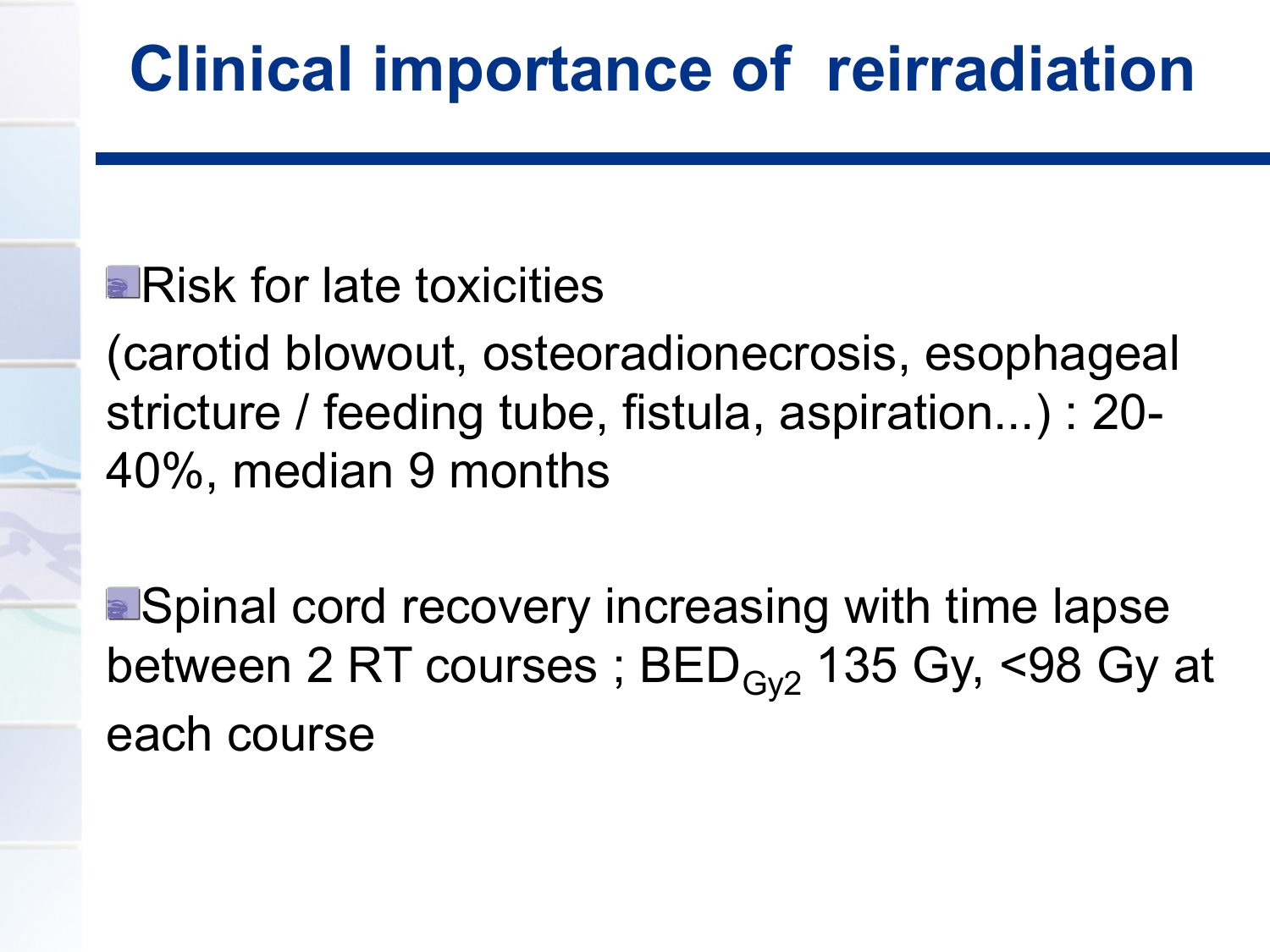- Yet, 20% of patients alive, disease free and without late toxicities at 2 years
- •Intermediate prognosis but worth proton therapy

- •Excellent locoregional rates with proton therapy in 4 retrospective studies (up to 80% 2y local control rate)
- •Likely selection biases, true benefit?

 $\bullet$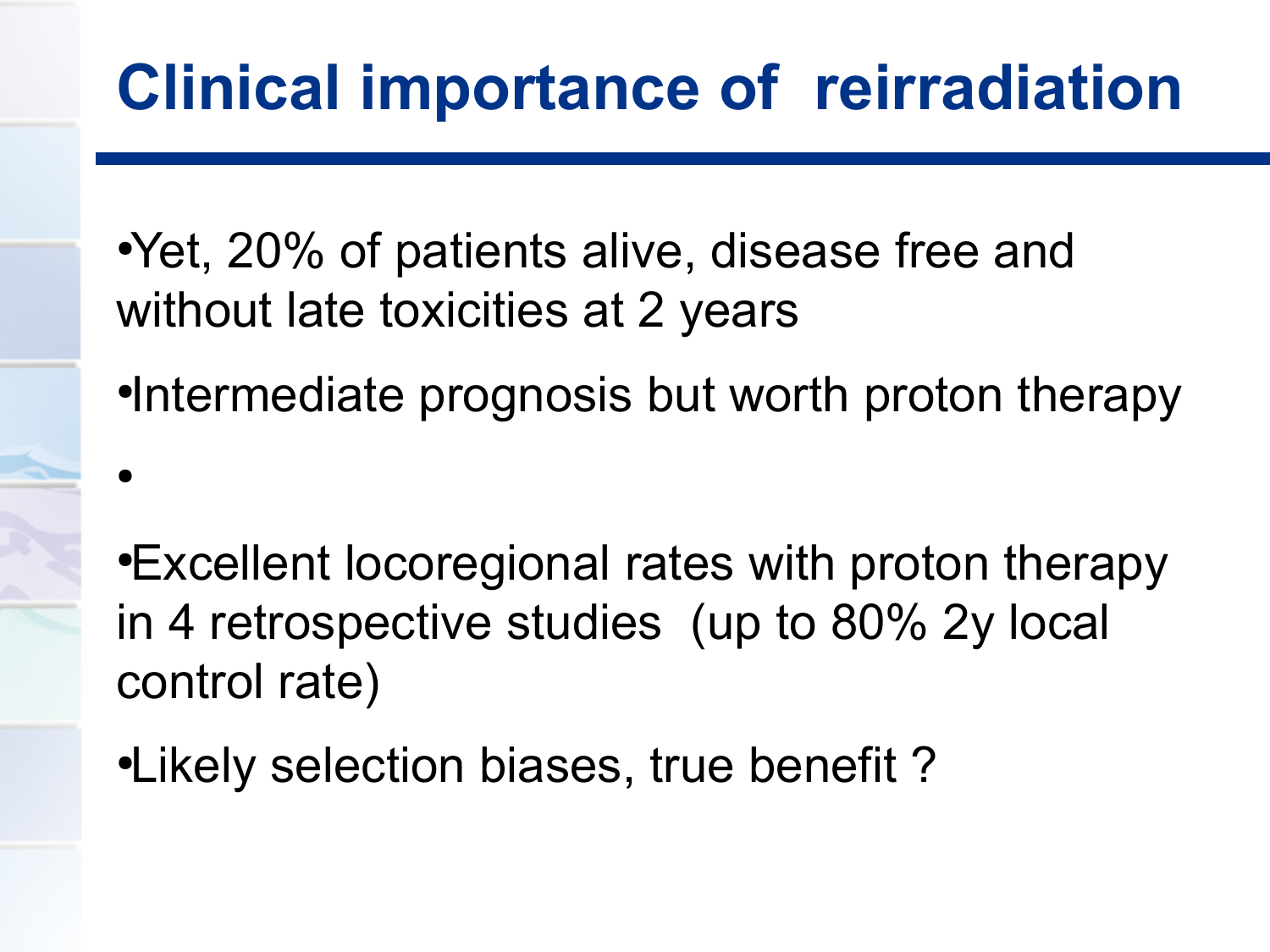- ●Equipoise ?
- –High dose gradients with all techniques –Intermediate / low dose spread with IMRT/Stereotactic X RT
- •Cost utility?

- •Case mix of many proton centers  $> 10\%$
- –Difficult to treat tumors
- –Unrandomized

 $\bullet$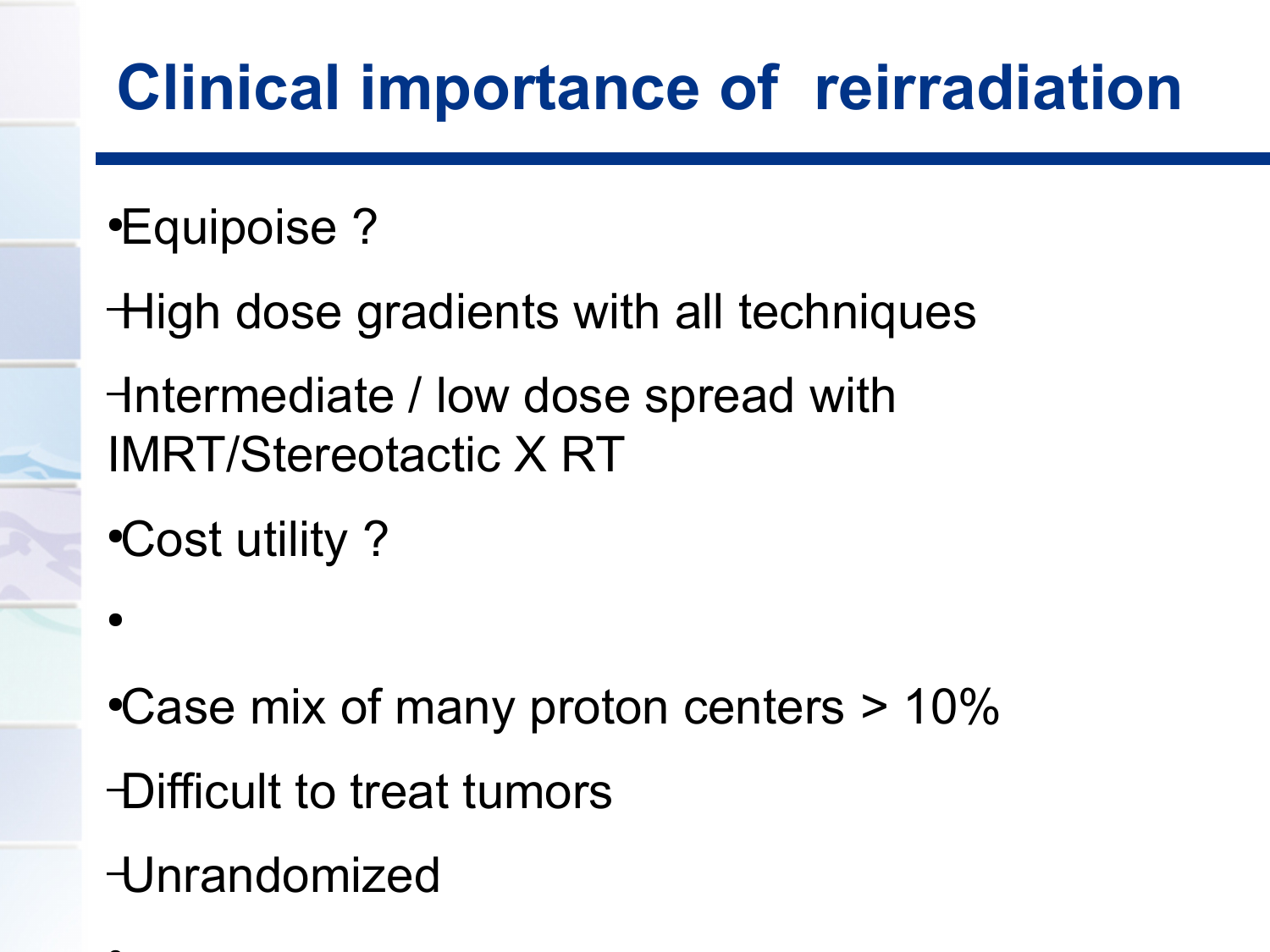#### **Uncertainties in reirradiation and challenges**

- **Baseline assessment of dysfunction Definition of target volumes (CT +/- TEP,** MRI) : fibrotic tissues versus tumor, tumor volumes,
- **B** Small PTV margins

**Alpha beta of surrounding tissues low Alpha beta of tumor tissues variable Both to be better characterized, especially in** the reirradiation context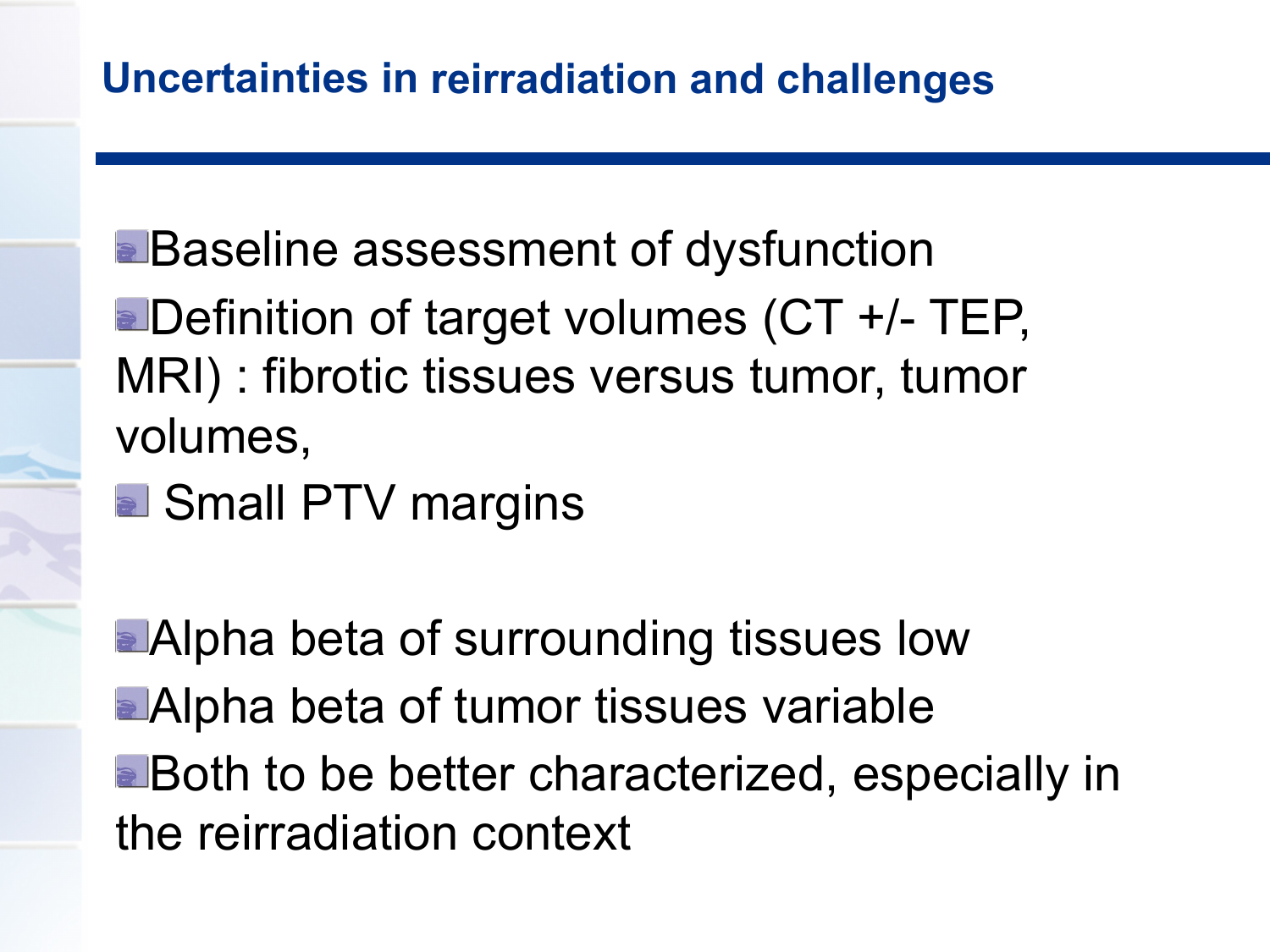**ECritical dose to received normal tissues**; requires accurate registration **Elnconclusive data with hyperfractionation and** between X-IMRT vs X-Stereotactic RT, tumor size selection effect

**Aim with protons : Tumor coverage (relative** dose escalation) + tissue sparing (from intermediate doses)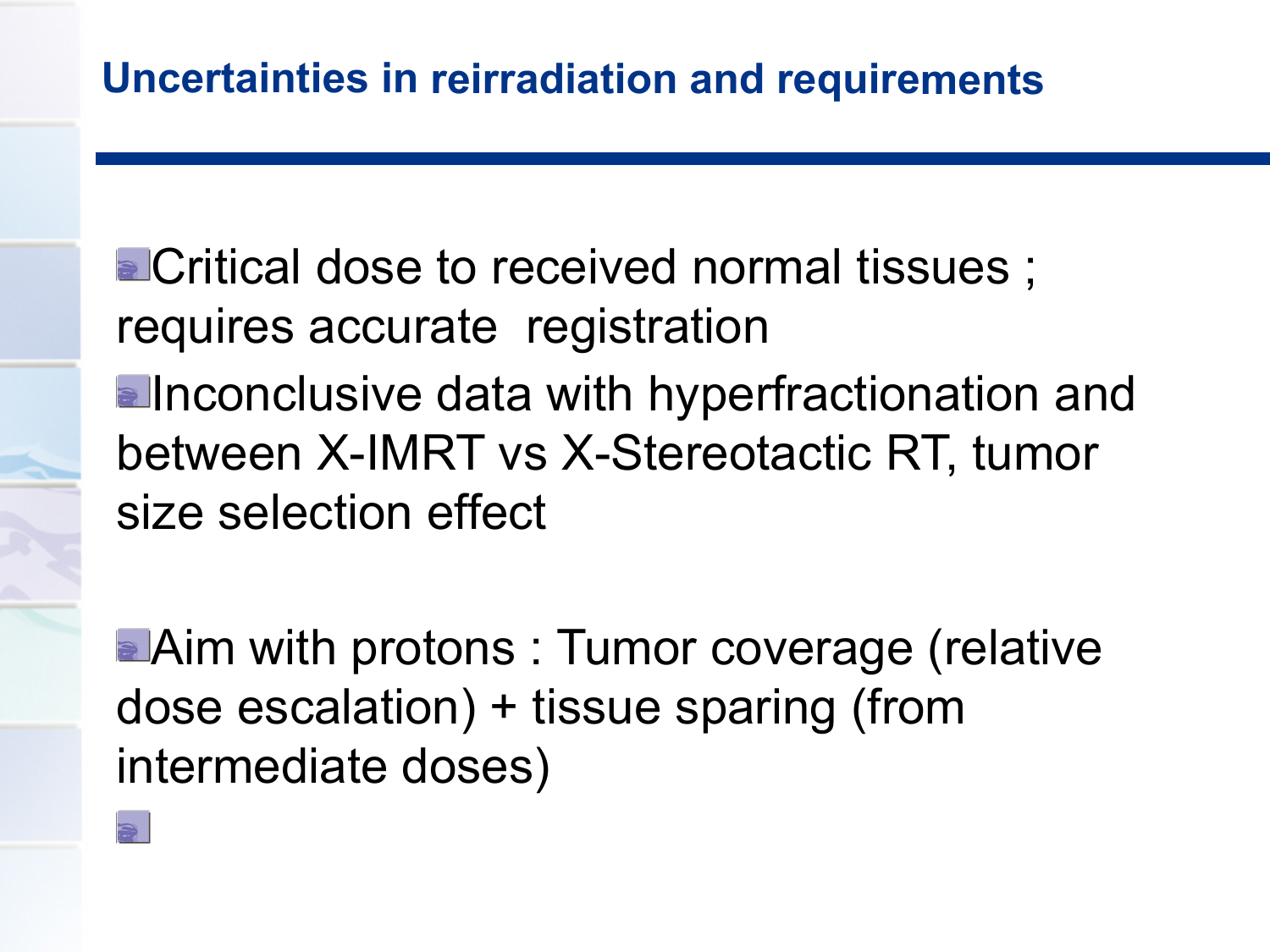**Randomized phase II for recurring head and neck** tumors

**E** squamous carcinomas (alpha/beta 10) stratified **a** against various rare HN cancers of lower alpha/beta values of 3-5 for adenoid cystic cacrcinomas, sarcomas etc

**Best X technique against PBS proton therapy Endpoint of randomized phase II: composite** endpoint of locoregional progression and quality of life by EORTC HN35 score at one year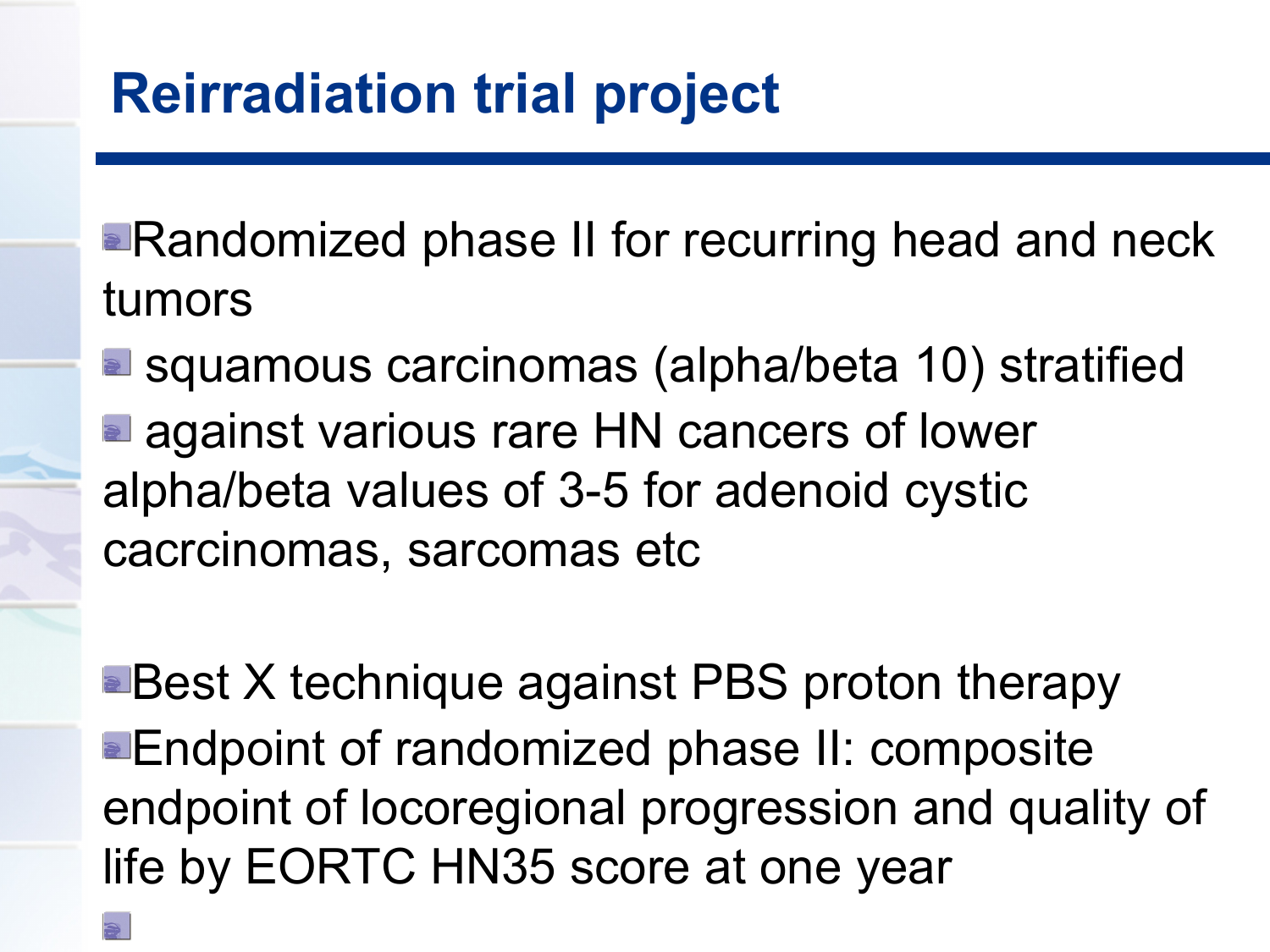### **Reirradiation trial project**

**N** patients : 90

• to be extended into phase III if accrual fulfills expectations; not unlikely; hard to treat tumors

**Trial design (based on practice for X RT)** •Stratified on size:

●Normofractionated X IMRT vs IMPT for tumors > 3cm or

●Hypofractionated Stereotactic X RT / hypofractionated proton therapy for tumors <= 3cm

●Stratified on concomitant systemic treatment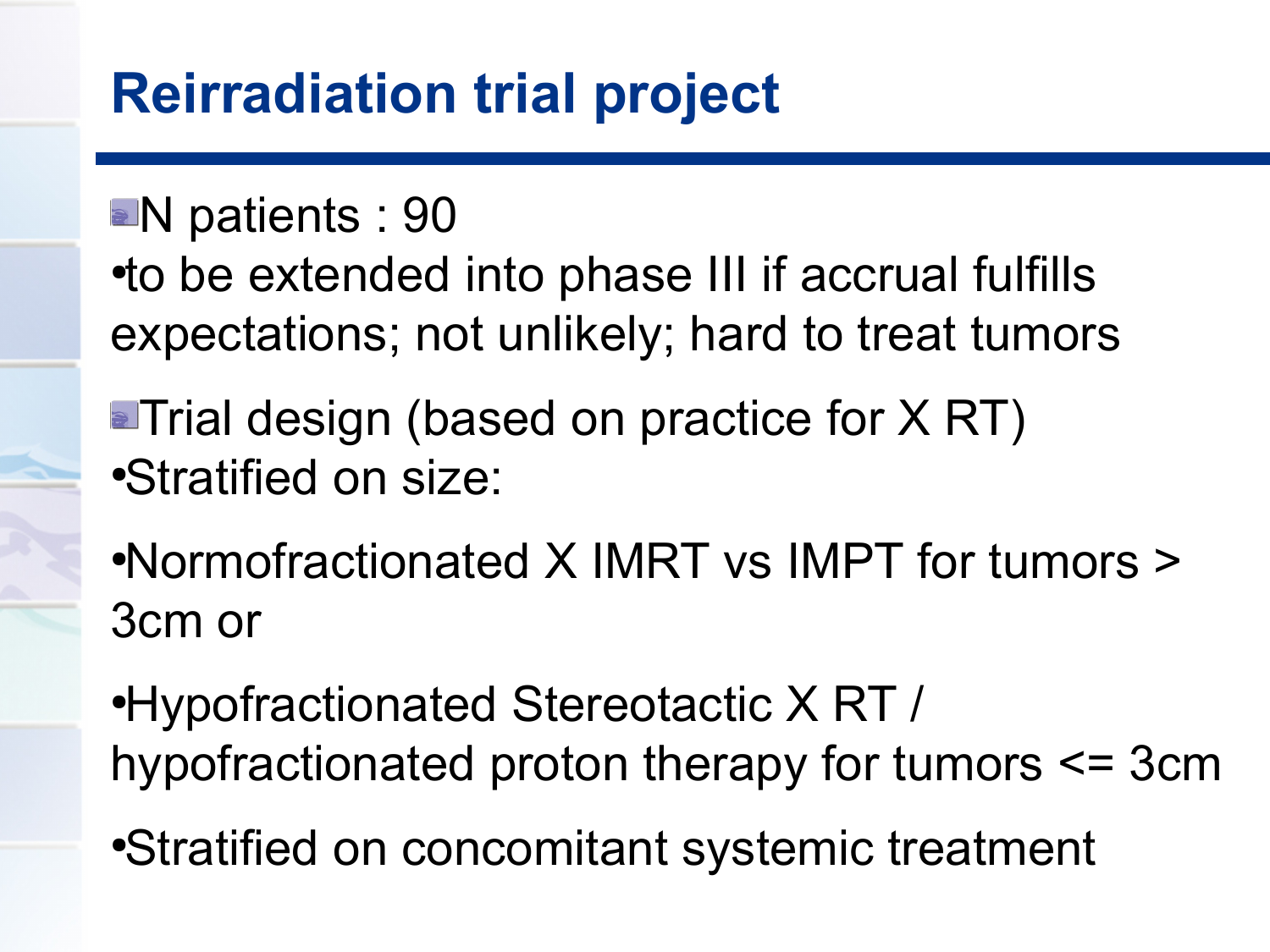**B** Systematic QA (dummy run of first 2 patients at each center + retrospective QA of later patients) **B**Secondary objectives ●Prognostic factors

- ●Locoregional control
- ●Survival
- ●Toxicities
- Quality of life
- Quality of life adjusted years QALY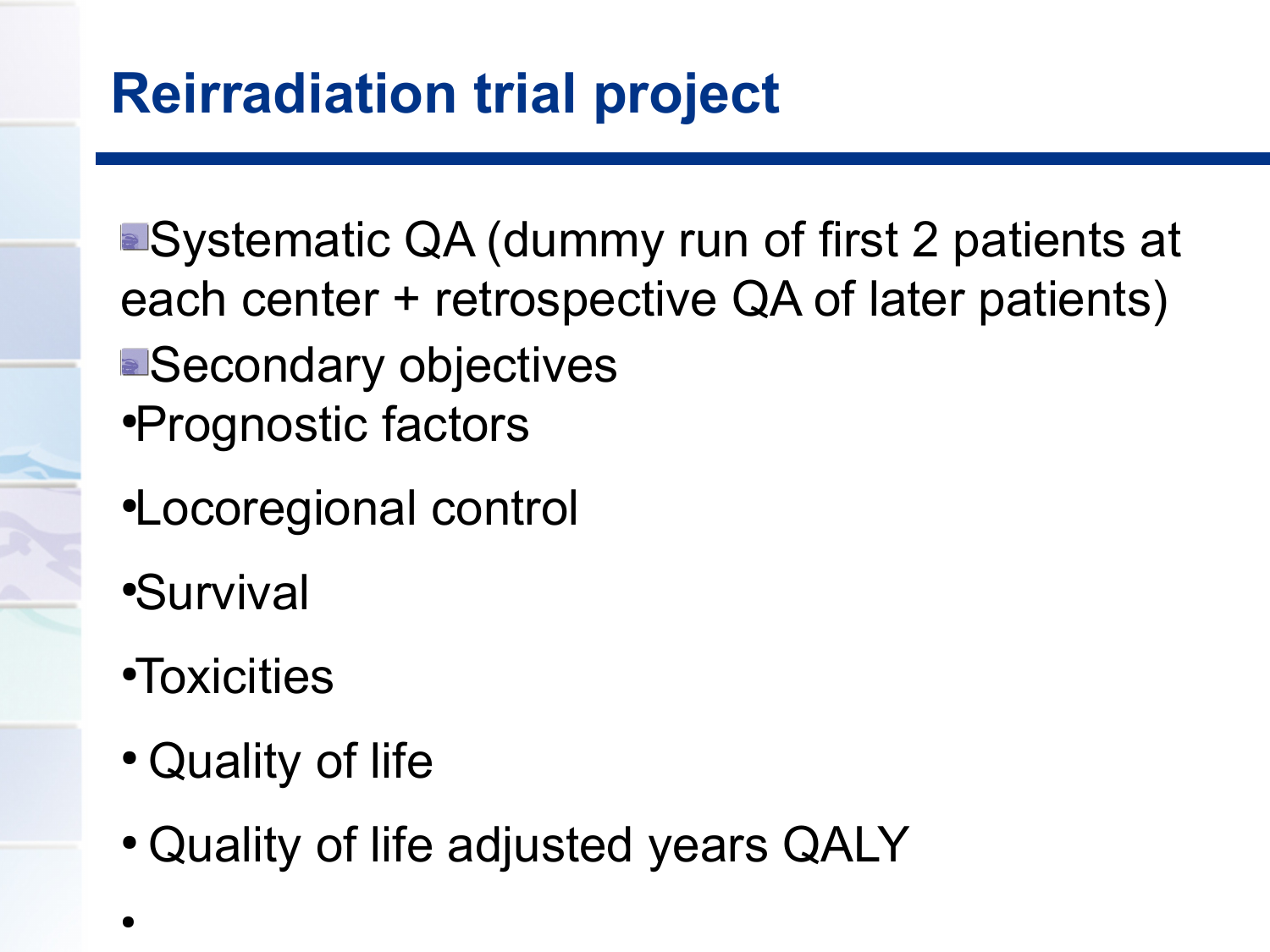**Ancillary studies** ●Circulating inflammatory and immune biomarkers ●Circulating DNA ●Radiomics (CT, MIR, +/- PET CT) of tumor at reirradiation and radiomics of reponse

•Comparative dosimetries (with conservative RBE provided that tumor coverage is at least similar to X with protons)

 $\bullet$